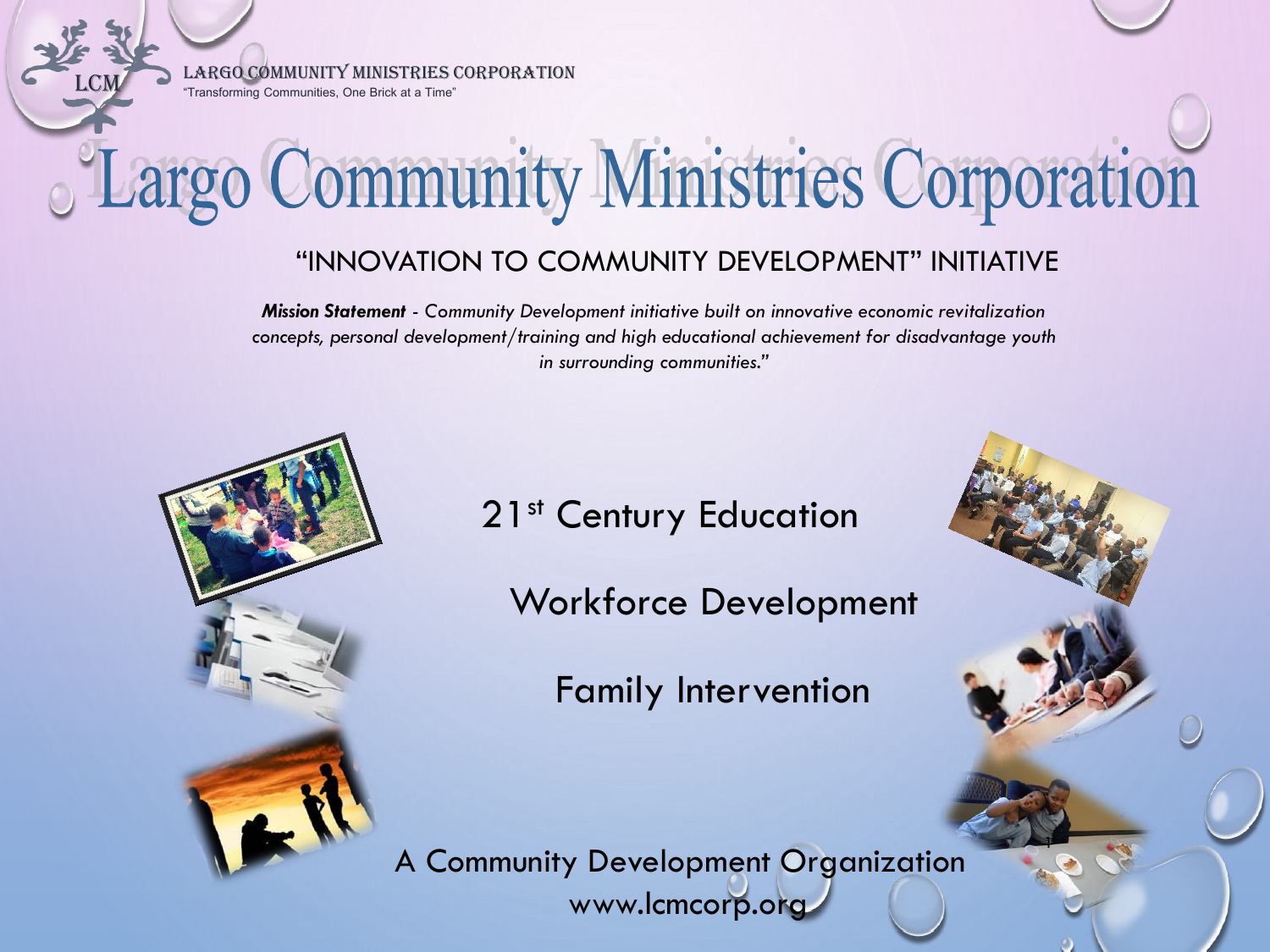LCM Largo Community Ministries Corporation "Transforming Communities, One Brick at a Time"

## DEVELOPMENT SECTORS

*The activities/services carried out in each sector are research-based effective and included seasoned professional in the development process of our concepts!*

#### **EDUCATION SECTOR**

Carried out through our after school program, we delivery interactive STEM (science, technology. engineering & mathematics) and academic enrichment to students from our partner schools.

#### **WORKFORCE DEVELOPMENT SECTOR**

Providing a pathway to High School Seniors, College Students and Young Professionals to receive industry/discipline focused experience in order to make them more competitive in the job market. In addition, to bolster career development, LCM is proposing a "International Development" sector that gives participants in this sector access, experience and exposure to community development projects on the international stage.

#### **FAMILY INTERVENTION SECTOR**

This sector is critical in our approach to address issues in economically distressed regions. We deliver male/female mentoring to our students that will positively affect character development. We are strict on involving the parents of our students in LCM activities as parent evolvement is a critical component in youth development.

**Page 2**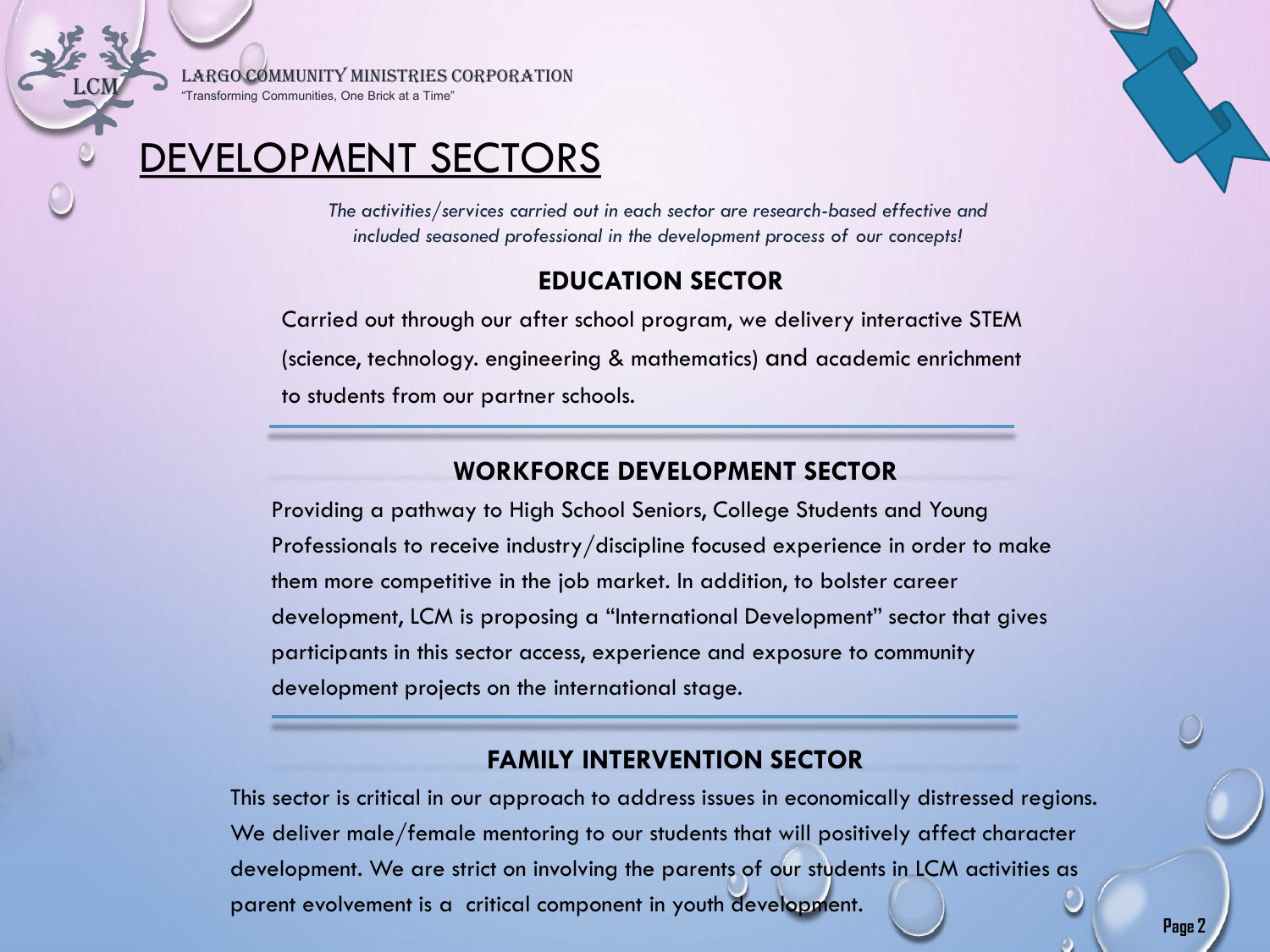LARGO COMMUNITY MINISTRIES CORPORATION

"Transforming Communities, One Brick at a Time"

# CURRENT/PROSPECTIVE INITIATIVES

#### **21ST CENTURY LEARNING -**

We have long-term objectives that include the expansion of structured STEM (Science, Technology, Engineering & Math) activities by procuring innovative technology and unparalleled delivery concepts. We want to expand our program to "Title I" Schools across the East Coast.



**ENVIRONMENTAL SUSTAINABILITY** 



#### **PROJECT REVITALIZATION & ECONOMIC DEVELOPMENT -**

We achieve the beautification and revitalization of surrounding economically distressed neighborhoods by executing various community projects annually. We seek to improve mobility in our communities by leveraging public/private resources and forging strategic collaborations.

#### **FACILITY EXPANSION & CAPITAL DEVELOPMENT-**

Facility Development concepts that encompass the use of interactive technology, alternative energy use and cross-functional space utilization. With futuristic design concepts, we propose site adaptable ideas that improve programmatic functions.





## Our organization has implemented a way to address environmental issues while providing educational research projects to students. We support the use of environmental techniques that transform our communities as a push towards

sustainability.